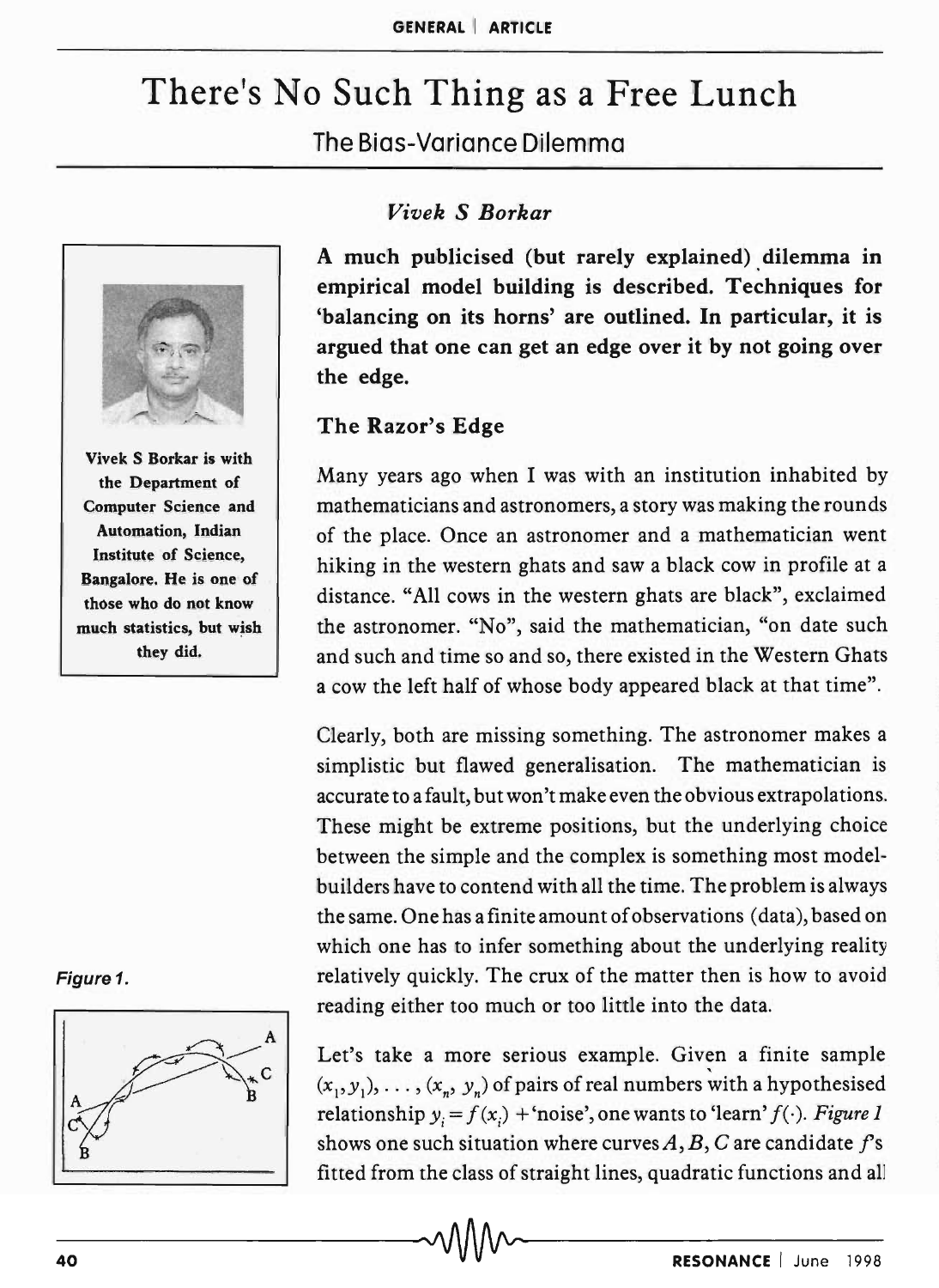polynomials, respectively, by minimising over these classes the 'least squares' error :

$$
\frac{1}{n}\sum_{i=1}^{n}(y_i - f(x_i))^2
$$
 (1)

One look at the picture and our intuition tells us that *B* is about right. *A* is simple, but too crude a fit. C is accurate but too complicated. How does one justify this intuition?

Given such a multiple choice situation, a computer scientist would typically invoke Occam's razor. Named after William of Occam, this principle states that one should pick the simplest of all valid explanations. But this razor doesn't quite cut here, because unlike in the Boolean world of computer scientists, here there is no clearcut dichotomy between valid and invalid. There are only degrees of validity.

Naive error minimisation won't do either, because then  $C$  is better than B. The fallacy lies in our use of the 'training data'  $\{(x_i, y_i), 1 \le i \le n\}$ , used for fitting these  $f$ 's, also for comparing them. The data cannot yield more information than what it already has. What is needed is to take fresh 'out of sample data' or 'test data' for comparing the fits. (In practice, one usually has a single data set and splits it artificially into a largish chunk – say, 70%, of 'training data', and the remainder as 'test data'.) No matter what we do, the error on test data won't in general be zero due to the noise. In fact one cannot rule out the risk of a freak streak of pathological test data that gives a large error for even the true  $f(\cdot)$ . Typically, such pathologies are rare, i.e., oflow probability. Thus at best, one aspires for a good approximation with high probability, i.e., to be 'probably, approximately correct.'

The error on test data  $(\bar{x}_1, \bar{y}_1), ..., (\bar{x}_m, \bar{y}_m)$  is given by

$$
\frac{1}{m}\sum_{i=1}^{m}(\bar{y}_i - f(\bar{x}_i))^2
$$
\n(2)

and is called the generalisation error, to contrast it with the 'training error' given by  $(1)$ . If we plot the two against a suitable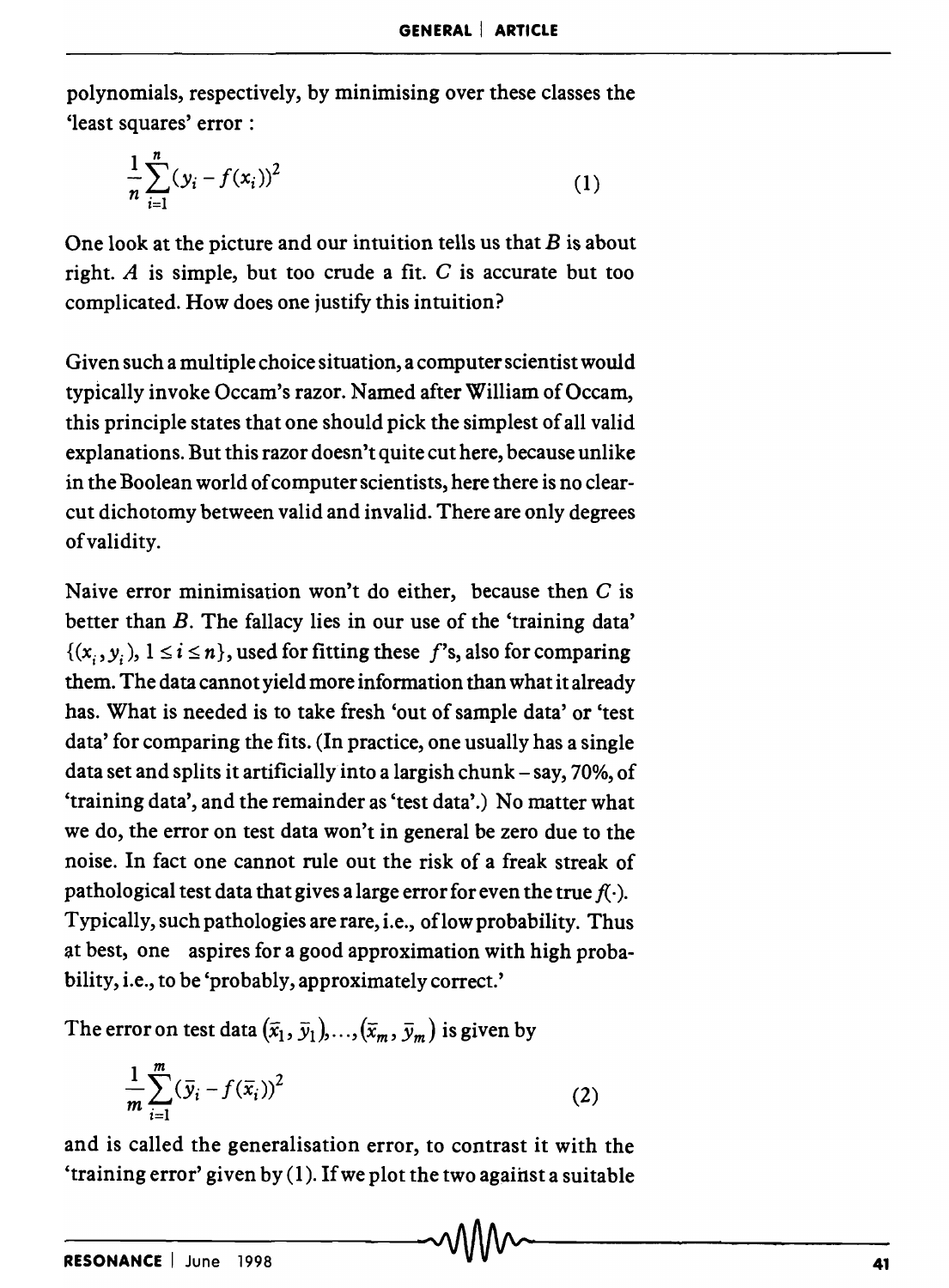

Figure 2.

complexity parameter (say, the degree of the polynomial being fitted), one typically gets something like *Figure* 2. The training error  $(T)$  decreases monotonically as it should, since the error minimisation is being performed over successively larger sets of functions. The generalisation error  $(G)$ , however, first takes a dip and then rises again. The lowest point (marked by a '\*' in *Figure* 2) sits on the edge of underfitting (simplistic models leading to error) and overfitting (complex models that read too much into the data, leading to error). It is this 'point on the  $G \parallel$  edge' that we are after.

> Following Occam's razor, we may dub this principle of seeking the point on the edge of simplicity and complexity as 'Einstein's razor', after the following quotation attributed to Einstein: "Everything should be made as simple as possible, but not simpler".

# Lies, Damn Lies and Statistics

This, apparently, was the classification of lies according to Disraeli. But despite the misgivings of him and his ilk, statisticians have been plying their trade with a not inconsiderable success (ironically, notably so in his own country). It is this much maligned subject that we have to fall back upon in order to make sense of the foregoing.

Ideally, we want to minimise over all  $f$  the 'risk'

$$
E[(Y - f(X))^2],\tag{3}
$$

where  $E[\cdot]$  denotes the mathematical expectation (i.e., the probabilistic average) with respect to the joint distribution of  $(X, Y)$ . The optimum is attained by  $f^*(X) = E[Y/X]$ , the conditional expectation of Y given X. Thus  $E[(Y-E[Y/X])^2]$  is the 'unavoidable error'. In practice, there are two additional sources of error. We don't usually know the joint distribution in question, so that the conditional expectation cannot be evaluated. We then replace (3) by the 'empirical risk' (1). For each fixed  $f<sub>1</sub>$  (1) approximates  $(3)$  well in the large *n* limit, by the law of large \_\_\_\_\_\_\_\_ "~AAA~. \_\_\_\_\_\_ \_\_ <sup>42</sup>v V V V V v RESONANCE I June 1998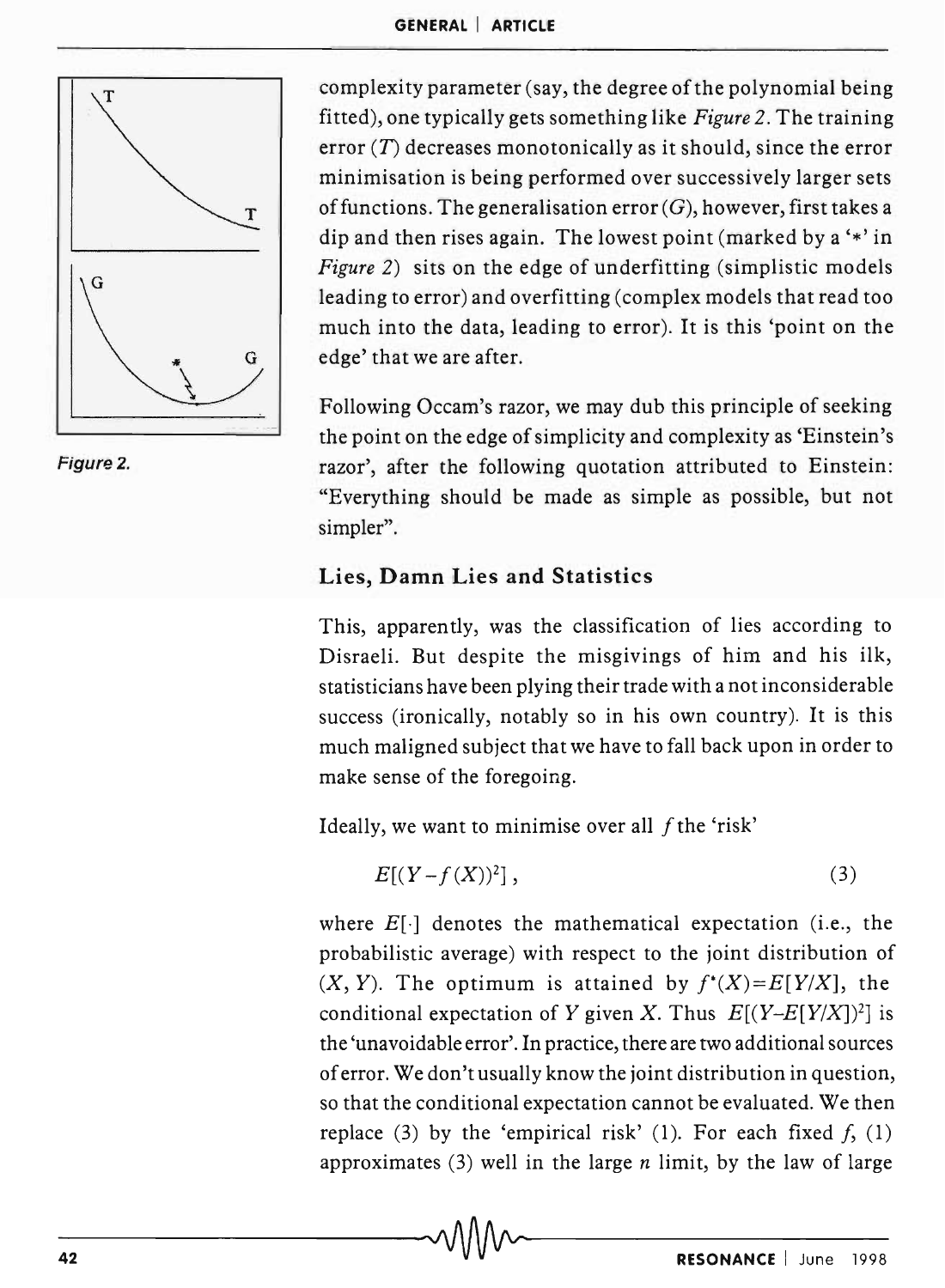numbers. But in order that the minimisation of (3) in place of (1) be justified, one needs this approximation to be uniformly good for all f under consideration, i.e., a 'uniform law oflarge numbers' must hold. This forces us to consider restricted classes of  $f$  for which such a result is available. Other considerations (such as computational, smoothness constraints on  $f$ , physical or biological analogies, ... ) may restrict the class  $F$  of candidate  $f$ 's even further, e.g., to splines or feedforward neural networks. The two sources of error then are the fini te sample size *n* and the restricted search domain  $F$ . We shall now try to quantify the error contribution of each.

Let *D* denote the training data vector  $[x_1, y_1, x_2, y_2, ..., x_n,$  $y_n$ ] and  $f_D$  the element of F that minimises (1). The net error then is  $E[(\bar{y}_i - f_D(\bar{x}_i))^2]$ , which can be written as a sum of three terms:

$$
E[(\bar{y}_i - f_D(\bar{x}_i))^2] = E[(\bar{y}_i - E[\bar{y}_i/\bar{x}_i])^2] + E[(E[\bar{y}_i/\bar{x}_i] - E_D[f_D(\bar{x}_i)])^2] + E[(E_D[f_D(\bar{x}_i)] - f_D(\bar{x}_i))^2], \quad (4)
$$

where  $E_D[f_D(\bar{x}_i)]$  is our compact notation for  $E[f_D(\bar{x}_i)/\bar{x}_i]$ (i.e., one is averaging over all possible training vectors  $D$ , keeping  $\bar{x}$ , fixed).

The proof of this pudding lies in splitting. Split  $(\bar{y}_i - f_D(\bar{x}_i))$  as  $f_{0}$  $f_{0}$  $f_{0}$  $\overline{y}_{i}$   $- E[\bar{y}_{i} / \bar{x}_{i}] + (E[\bar{y}_{i} / \bar{x}_{i}] - E_{D}[f_{D}(\bar{x}_{i})]) + (E_{D}[f_{D}(\bar{x}_{i})])$  $-f_D(\bar{x}_i)$ , complete the square, take expectation, and watch the cross terms drop out by virtue of being uncorrelated. (This takes a simple conditioning argument, exactly along the lines of the proof of the fact that (3) is minimised at  $E[Y/X]$ . This is standard textbook material.)

The first term on the right in (4) is the unavoidable error. The second and the third are called respectively the bias and the variance terms. There is a trade-offbetween these that leads to our 'Einstein's razor'. The popular tag for this trade-off is the 'bias-variance dilemma', called thus because beyond a point, one can reduce one only at the expense of increasing the other [3-5]. How this comes about is the main theme of this article.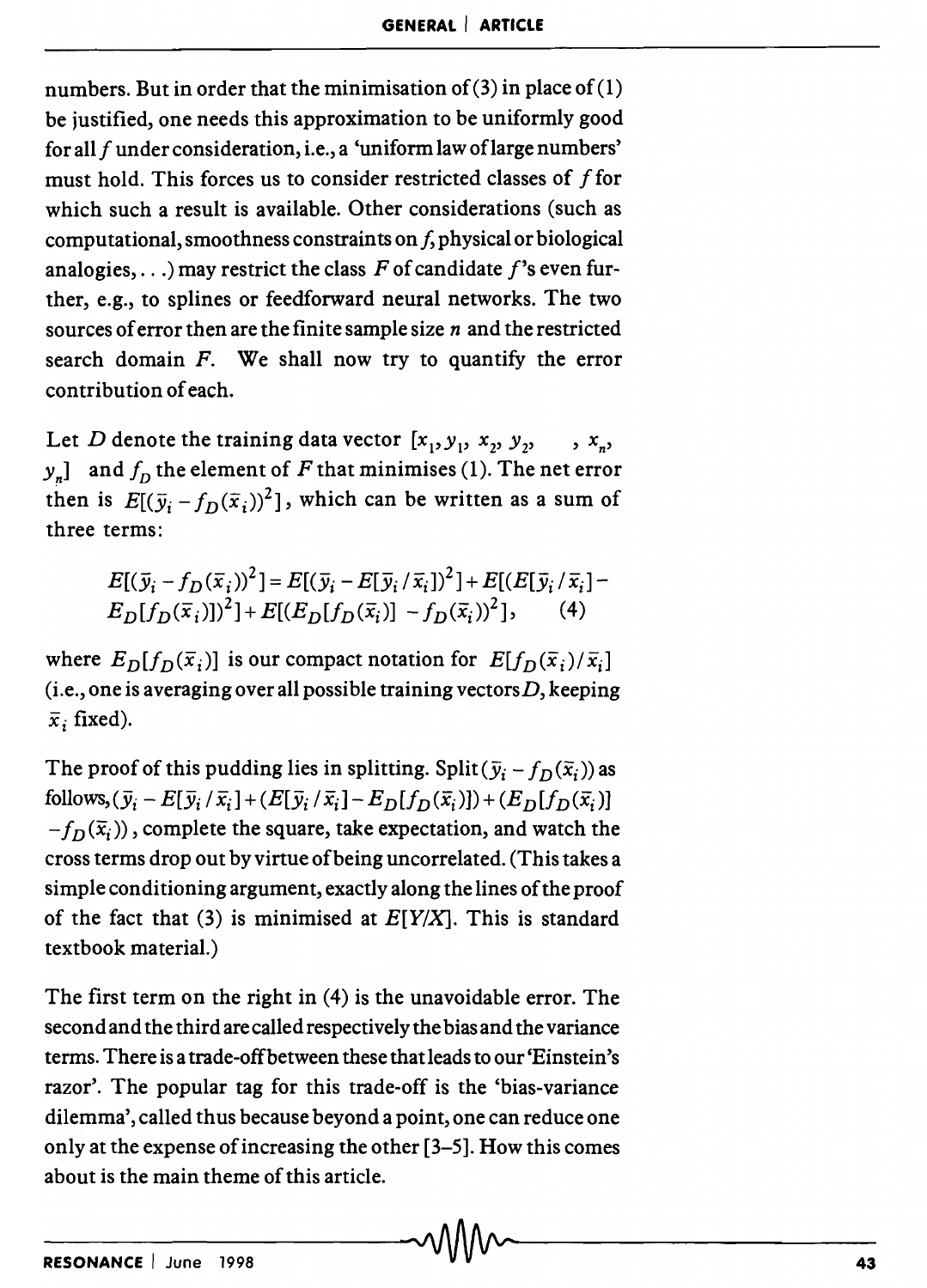Suppose we had access to independent and identically distributed 'copies'  $\{D_i\}$  of the training data vector D. The  $E_D[f_D(\bar{x}_i)]$  could be obtained as the large *N* limit of  $1/N \sum_{j=1}^{N} f_{D_j}(\bar{x}_i)$ . Thus the passage from  $f_D(\bar{x}_i)$  to  $E_D[f_D(\vec{x}_i)]$  washes out the effect of finite sample size in some sense, leaving an error primarily due to a restrictive choice of F. This is the bias term, which decreases as one admits larger, more complex F.

The variance term is indeed the averaged conditional variance  $E[E[f_D(\bar{x}_i) - E[f_D(\bar{x}_i)/\bar{x}_i])^2/\bar{x}_i]]$ . It makes no explicit reference to  $E[\bar{y}_i/\bar{x}_i]$ . Rather, it measures the extent to which  $f_D(\bar{x}_i)$  as a function of D fluctuates from  $E_D[f_D(\bar{x}_i)]$ , its average over D, thereby pinning down the finite sample effect. Not surprisingly, under moderate conditions this term goes to zero as  $n \rightarrow \infty$  for most traditional statistical schemes. We shall, however, eschew such 'asymptopia' and work with finite, fixed *n.* The claim then is that this error tends to grow as *F* becomes more complex.

# **A Cursed Affair**

The culprit here is a familiar foe, the curse of dimensionality. To get a feel of this, consider planting points about 1 cm apart in an interval of length 1 m. You need about 100. Do the same in a  $1m \times 1m$  square, you need about  $10^4$ . For  $1m \times 1m \times 1m$  cube, around  $10^6$  and so on. The message is: The number of points needed to 'sample' the unit hypercube to a given accuracy grows exponentially with the dimension of the underlying space.

Now consider minimising (1) over function classes  $F_1, F_2, \ldots$ where each  $F_i$  is a family of functions parametrised by some parameter vector  $\beta(i)$  belonging to a subset  $A(i)$  of, say,  $m(i)$ -dimensional Euclidean space. Suppose that  $m(i)$  increases with i, corresponding to increasing complexity of the function class. Furthermore, we suppose that (1) is minimised by a recursive algorithm (such as recursive least squares), which is run for (say) *k*  steps. The operation  $E_{\text{D}}[\cdot]$  implies averaging over all such trajectories of the algorithm.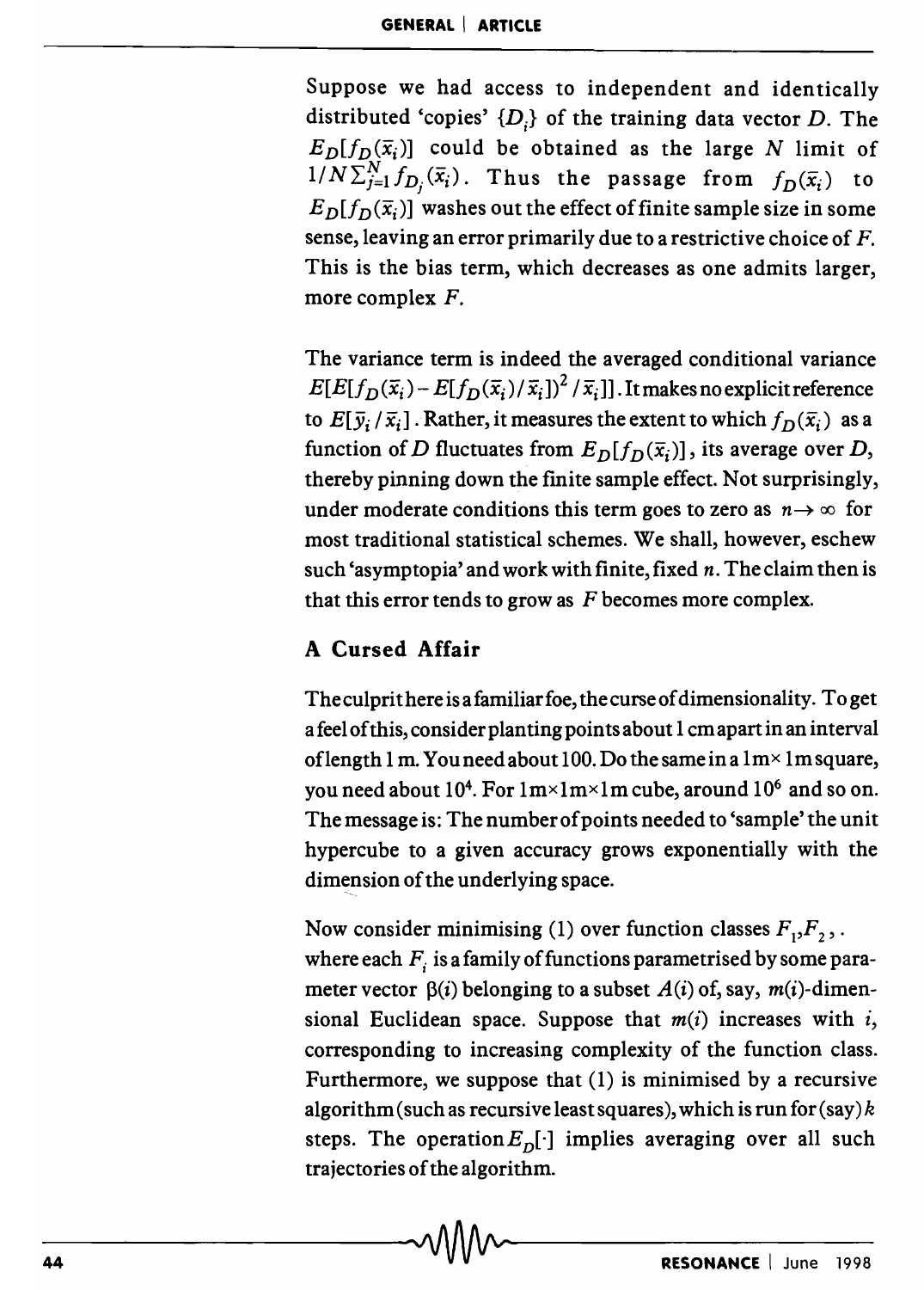The 'curse' operates in more than one way. First and foremost, recall the problem of packing points in  $A(i)$  with prescribed maximum separation between neighbours. As already seen, this grows exponentially with  $m(i)$ . A learning algorithm typically makes moves of a certain order of magnitude. The above then suggests that it will take exponentially longer to explore the parameter space in higher dimensions. In other words, a fixed run length thereof will explore the parameter space much less efficiently with increasing dimension.

In addition, the performance of the algorithm itself can deteriorate with dimension. A typical algorithm moves from one point to a nearby point 'incrementally'. In higher dimensions, there are more degrees of freedom and more ways in which an algorithm can 'curl up'. (Recall that the algorithm is 'stochastic'.) Thus even when it is asymptotically convergent to the 'ideal' point, its actual net movement in *k* steps will tend to be better in low dimensions for fixed k.

One may think of getting around this problem by choosing a bigger stepsize for the algorithm. But this only reintroduces the bias-variance dilemma through the backdoor (see *Box 1).* 

The reader is invited to ponder over both these points in the context of the passage from  $f_D$  to  $E_D[f_D]$  described earlier and convince himself that both work against lower variance if the dimension is higher.

To illustrate the point further, consider the scheme of *Figure 3.* 

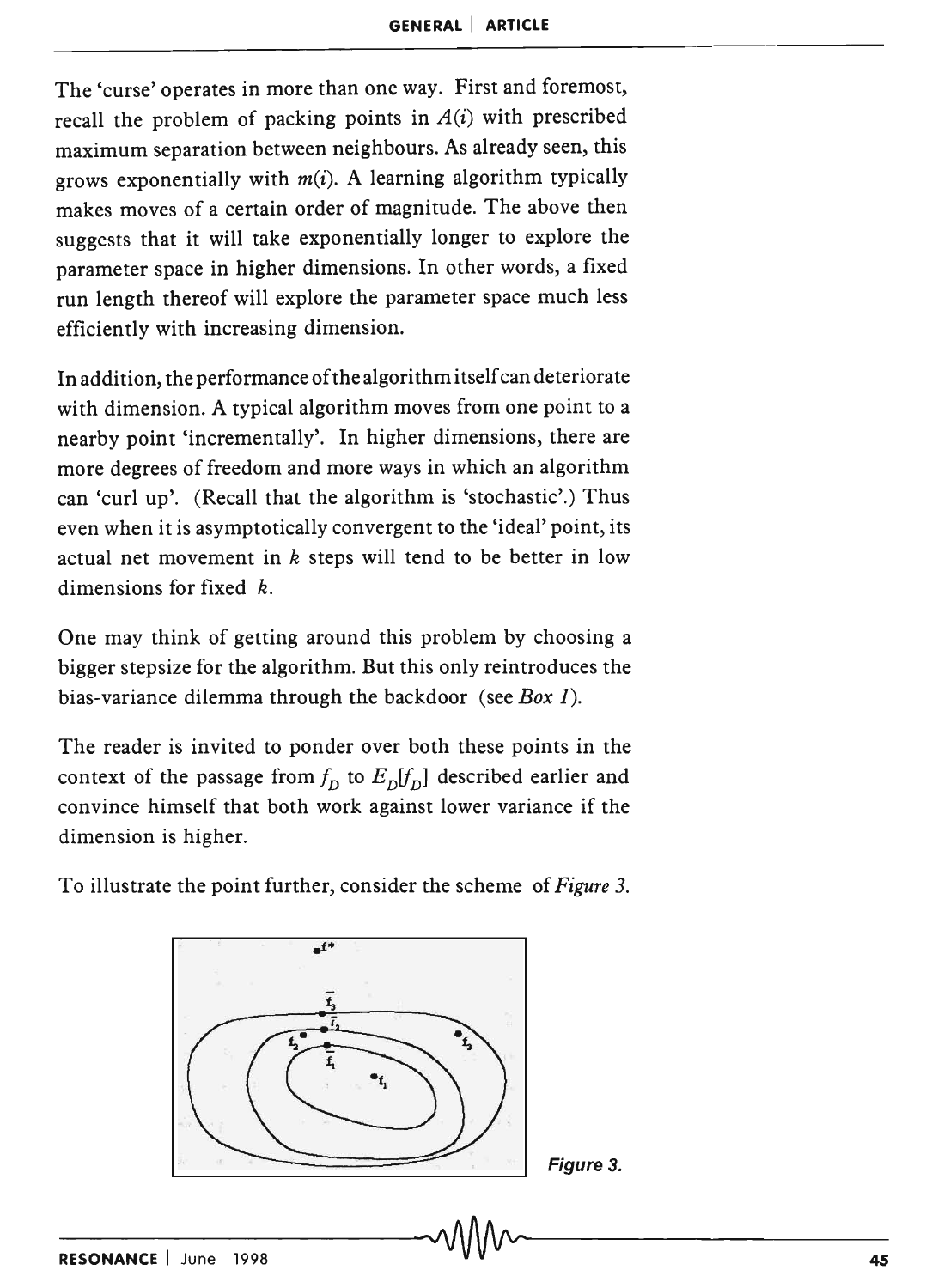#### **Box 1. The Hare vs. the Tortoise**

A typical 'learning' algorithm has the form

$$
X(n+1) = X(n) + a(n) (h(X(n)) + M(n+1)),
$$

where {a (n)} is the stepsize sequence and { $M$ (n)} the 'noise'. For simplicity, let  $a(n)$ = a constant ('a') for all *n*. View 'a' as a small time step and the algorithm itself as a noisy discretisation of the differential equation

$$
dx(t)/dt=h(x(t)).
$$

Suppose  $x(t)$  converges to  $x^*$  for any  $x(0)$ . Then  $x(n)$  may be expected to remain in a neighbourhood of *x·* with high probability for large *n.* This, roughly, is what most of these algorithms do.

Keeping in mind our picture of 'a' as a time step, a fixed run length of, say, *k*, of the algorithm will 'simulate' ~.) over a time interval of length *kG,* which increases with *a.* Thus it moves further towards its destination with larger  $a$ , suggesting lower bias.

But the flip side of this is that the approximation error, even without noise, grows rapidly with  $a$  and worse, the total noise variance in simulating  $x$  (.) over a time interval of length  $\it {T}$  goes as ( $\it {T/a}$ ).  $\it {a^2},$  which increases with *a.* 

Thus these 'great leaps forward' do take us further, but that could be farther from the goal because they are so erratic. This is the bias-variance dilemma by any other name.

There are other avatars ofthis phenomenon. For example there are variance reduction techniques based on averaging, either explicitly averaging the iterates or implicitly averaging the right hand side of the recursion above by introducing a 'momentum' term. These introduce a kind of 'inertia' in the dynamics that makes it more sluggish, increasing bias.

You simply can't eat your dosa and have it too!

Here  $f^*$  is the ideal point in some space of functions and  $F_1, F_2, F_3, \ldots$  are increasing subsets of the latter. (For example, consider  $F_i$  = the set of polynomials of degree at most *i*. Then  $\beta(i)$  is the vector of coefficients of the polynomials, sitting in  $A(i) = R^{i+1}$ .) A good statistical scheme will yield, in the  $n \to \infty$ limit, points like  $\bar{f}_1, \bar{f}_2, \bar{f}_3, \ldots$  respectively which are the 'closest' to *f\** in some sense (e.g., with respect to information theoretic divergence if we use maximum likelihood estimation). Our inference based on a finite sample, however, may lead us to points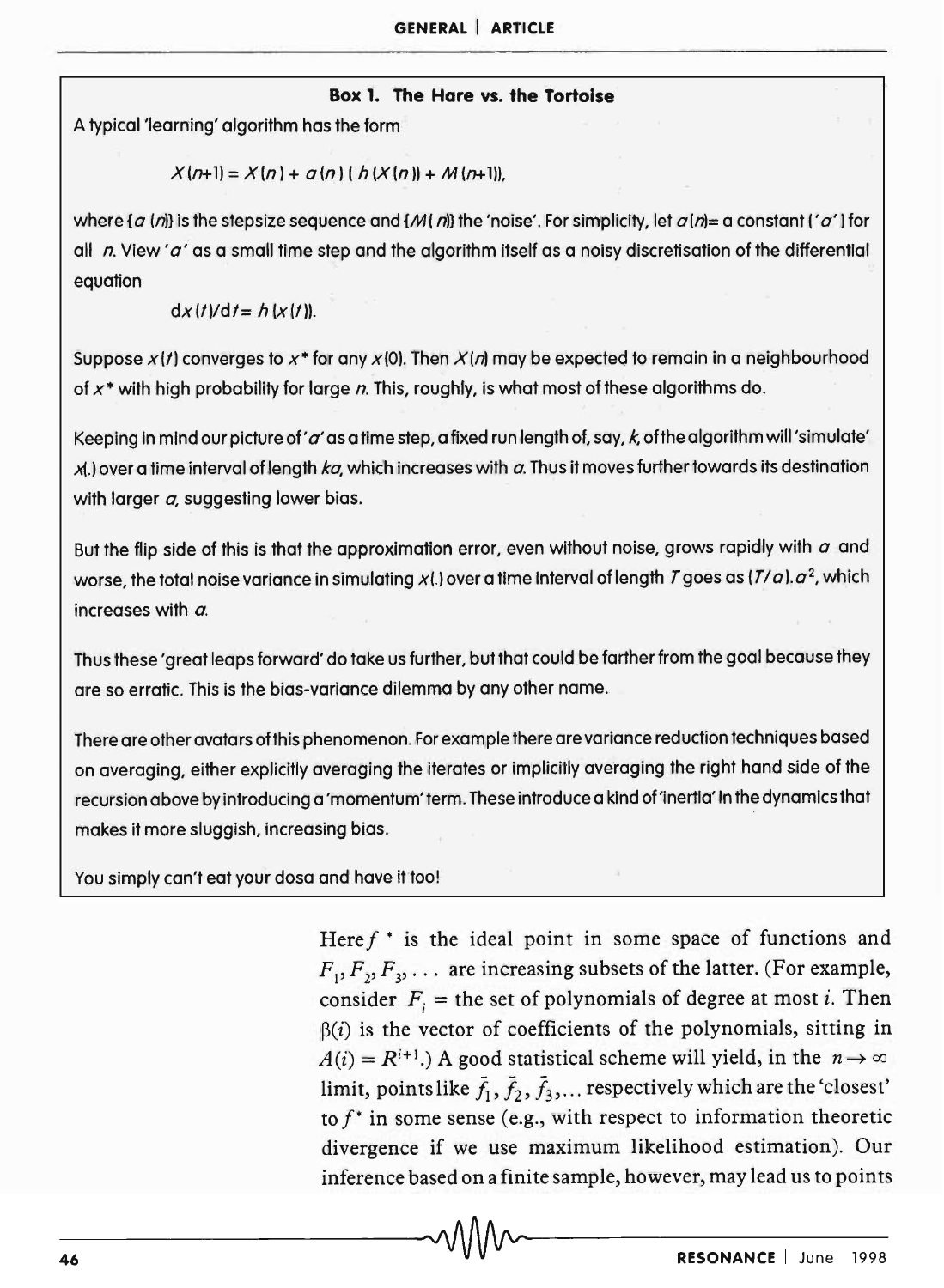#### Box 2. Portrait of the Artist as an Young Edge-detector

Cognitive scientists recognise a kind of bias-variance dilemma in human learning. Pointout d rabbit sitting on a lawn to a child and say 'rabbif. The child does not interpret it as 'a white object of certain dimensions' and refer to a folded white towel as a rabbit. Nor does it think of it as 'a certain stationary arrangement of two long ears, whiskers, two eyes, ... on a green backdrop', and fail to recognise a rabbit when it is running, chewing a carrot, or doing other things that rabbits do. It pitches its interpretation of the word 'rabbit' at the correct edge of simplicity and complexity and realises, as Gertrude Stein might have put it, that 'a rabbit is a rabbit is a rabbit is a rabbit is a rabbit.

How did this innate ability for 'edge-detection' come by? The answer lies in evolution. Only the brains that could 'get the edge' got an edge in the bottle for survival.

like  $f_1$ ,  $f_2$ ,  $f_3$ , ... respectively. Note that there is a progressive improvement from  $f_1$  to  $f_2$  to  $f_3$ , but though  $f_2$  improves upon  $f_1, f_3$  does not improve upon  $f_2$ . Our 'Einstein's razor' would then pick  $f<sub>2</sub>$  as the point on the edge of the bias-variance dilemma. As an aside, see *Box* 2 for a different (but not quite) kind of dilemma.

I close this section with the caveat that the above generalisations about generalisation havealargedoseofheuristics, to an extent that one might be tempted to say, 'Lies, damn lies and heuristics!' Take these as aids to intuition, not as mathematical theorems (though there are a few of those lurking underneath.  $[4]$ ). As Alexandre Dumas said, "All generalisations are dangerous, even this one".

# Putting Expensive Bits on Posteriors

This still leaves out the edgy issue of how to 'get the edge' (or rather, how not to go over it). One way to aim for the 'point on the edge' is by rigging the error criterion (1) to have a minimum thereabouts. Here we take a cue from the penalty function method of constrained optimisation, in which the constraints are accounted for by adding a 'penalty' term to the function being minimised, with the provision that this term takes very high values at points that don't meet the constraints. In the same spirit, one adds to (1) a 'penalty term' that depends on the model class and increases with its complexity. A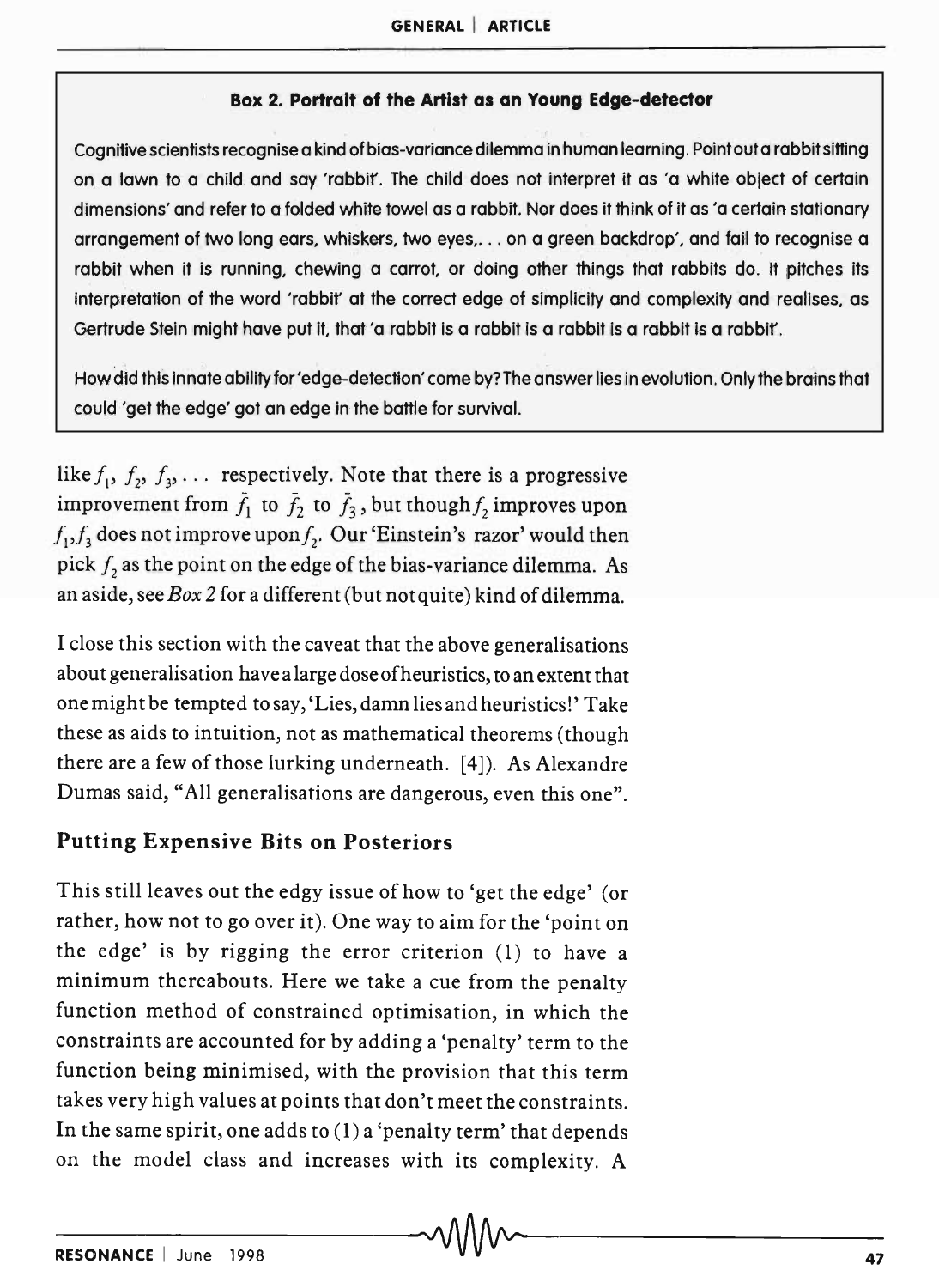prominent scheme in this vein is the 'minimum description length' (MDL) principle of Rissanen, where one minimises the total code length, i.e., the number of binary digits (bits) required to first encode the model and then the data. Related schemes are the older 'Akaike information criterion' and its antecedent by Gideon Schwartz, the 'Bayesian information criterion' and the recent work of Andrew Barron on complexity regularisation [2]. We shall try to get a feel for the spirit of such schemes in this section.

Specifically, consider model classes  $F_1, F_2, F_3, \ldots$  of increasing complexity with associated increasing 'complexity cost'  $L(1), L(2), L(3), \ldots$  One then minimises jointly over  $i=1,2,\ldots$ and  $f \in F$ , the expression

$$
\frac{1}{2}\sum_{i=1}^{n}(y_i - f(x_i))^2 + \lambda L(i)
$$
 (5)

#### **Box 3. Some Vital Statistics**

Suppose you observe the value (say,  $y$ ) of a random variable Ywhose distribution you want to estimate. For simplicity, let *Y* be discrete-valued. One may hypothesise a parametrised family  $P_a$  of probabilities on the range 5 of *Y*, with the parameter  $\theta$  in some parameter space A (assumed discrete once again). It is implicit that some  $\theta_0$  in *A* is the 'true' parameter, i.e., probability law of *Y* is  $P_{\theta_0}$ . One may estimate  $\theta_0$  by  $\hat{\theta}$  = the  $\theta$  that maximises  $P_{\theta}$ (y). This is the maximum likelihood estimate, called non-Bayesian because no 'prior' probability was imposed on *A* as in the Bayesian framework we discuss next.

In the Bayesian framework,  $\theta_0$  itself is assumed to be a realisation of some A-valued random variable Zwith probability law  $\mu$  (the 'prior'). Bayes rule then leads to

$$
P(Z = \theta/Y = y) = P_{\theta}(y) \mu(\theta) / \left(\sum_{\eta \in A} P_{\eta}(y) \mu(\eta)\right)
$$

the posterior probability on A given the observation y. Maximising this over  $\theta$  yields the maximum a posteriori (MAP) estimate of  $\theta_0$ . In the context of our discussion in section 4, it is worth noting that this is equivalent to maximising the logarithm of the same, which is the sum of the usual 'log-likelihood function' of maximum likelihood scheme given by  $log(P_{\rho}(y))$ , plus a term involving the prior that can be viewed as a penalty term.

Both fall in the category of parametric statistics, because we started with a parametrised family  $P_{\rho}$ ,  $\theta \in A$ , of candidate probability laws. 'Nonparametric statistics' is another, altogether different ball game.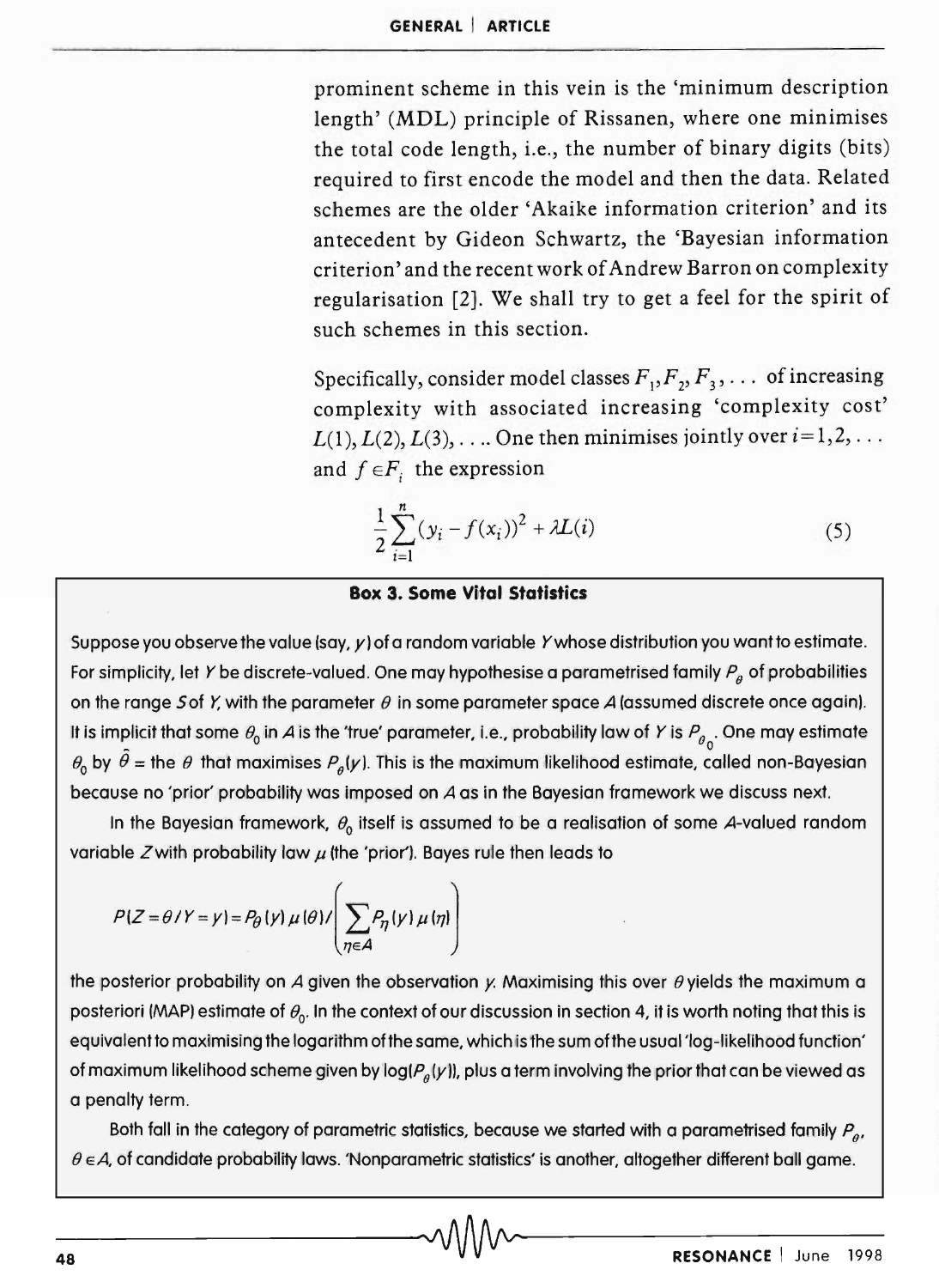for a prescribed  $\lambda > 0$ . (For example, in MDL,  $L(i) = (1/2)m(i)ln(n)$ with  $m(i)$  as before. This is related to the information theoretic 'redundancy' of a code.)

To put all this in the familiar perspective of traditional statistical paradigms *(See Box* 3), note that minimising (1) is equivalent to maximising

$$
\prod_{i=1}^{n} \frac{1}{\sqrt{2\pi}} e^{-(y_i - f(x_i))^2 / 2}
$$
 (6)

In other words, we hypothesise that  $y_i = f(x_i) + \text{noise}$ , with the latter being an independent zero mean, unit variance, Gaussian random variable. Then (6) is the likelihood function and  $f<sub>D</sub>$  the maximum likelihood estimate of  $f$ . Correspondingly, (5) amounts to maximising

$$
\prod_{j=1}^{n} \frac{1}{\sqrt{2\pi}} e^{-(y_j - f(x_j))^2/2} \times C(\lambda) e^{-\lambda L(i)}
$$
(7)

where  $C(\lambda) = (\sum e^{-\lambda L(i)})^{-1}$  is the normalising factor. This does not have to' be finite, but we assume it is. It often is, in particular if  $L(i)$  has interpretation as the codelength of some 'instantaneous' binary code (i.e., a code that can be decoded without reference to future bits).If so, Kraft's inequality of information theory ensures the finiteness of  $C(\lambda)$ : It says that  $\Sigma 2^{-L(i)}$  cannot exceed 1. The term  $C(\lambda)e^{-\lambda L(i)}$  can be viewed as the prior probability we have put on  $F_i$ . Then (7) is 'sort of' proportional to the posterior probability. (The qualification 'sort of' is inserted because we haven't put a prior probability on  $A(i)$  given i. This can also be done, e.g., in order to build in any additional prior knowledge or to penalise further those  $\beta(i)$  with, say, large  $||\beta(i)||$ . Thus the maximisation of (5) is 'sort of' like the maximum a posteriori estimate, establishing a link with Bayesian statistics [7].

There are also other approaches for finding the edge. Many of these first overfit a very complex model, which is then pruned by discarding apparently unimportant parameters using an appropriate heuristic. One such scheme in the context of neural networks goes by the quaint name of 'optimum brain damage',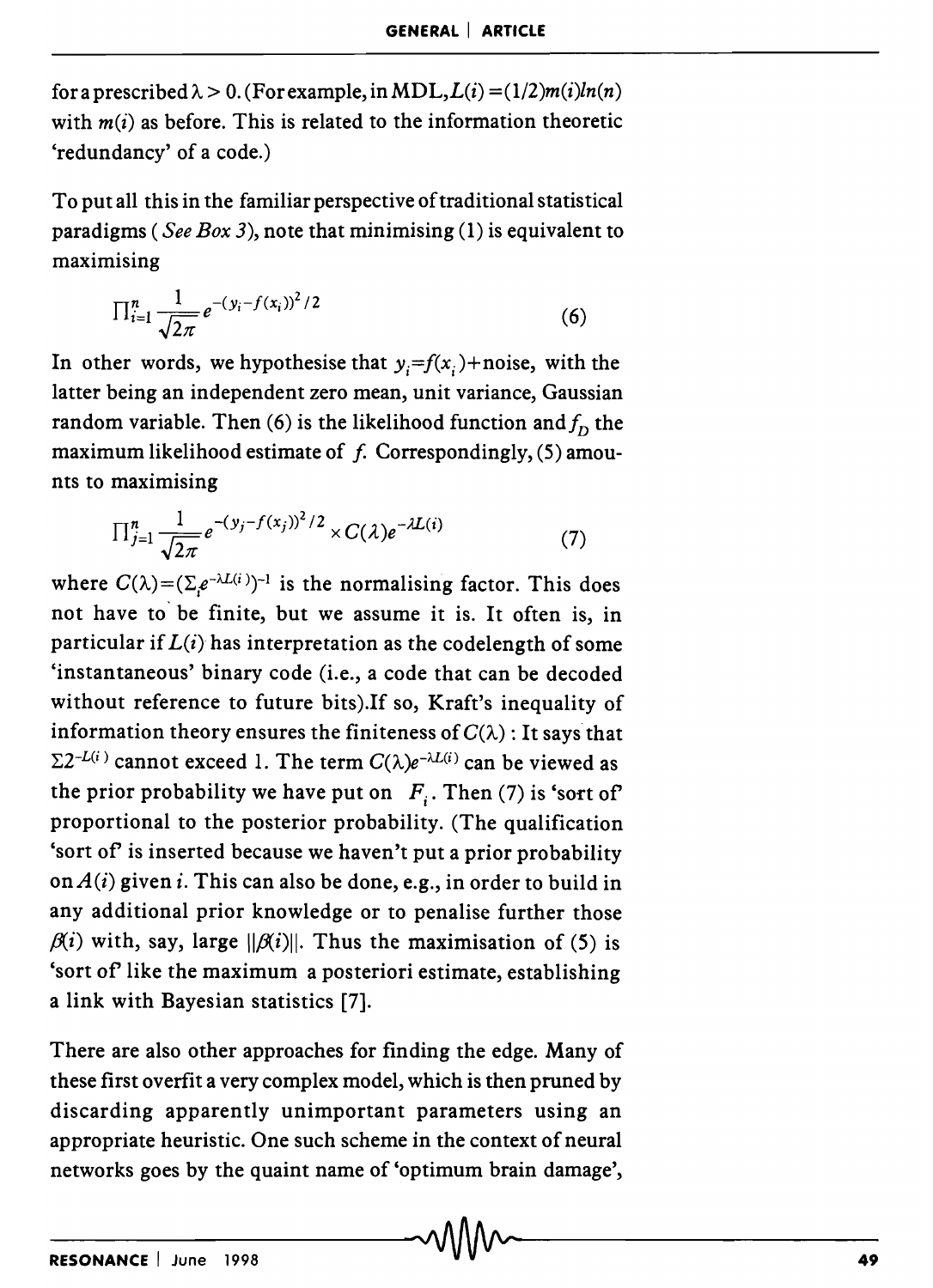#### Box 4

'BAGGing' is an acronym for 'Bootstrapped AGGregation', which gives away its antecedents from the bootstrap method in statistics. 'Bootstrap', in statistics, refers to schemes which resample from a given data set to generate additional data sets and use them for inference (6]. (The terminology apparently comes from a certain Baron Munchausen, a fictional character who is supposed to have pulled himself up from the bottom of a lake by pulling at his bootstraps.) stretching their biological analogy perhaps a bit too far.

In the neural network context, there are also schemes based on 'weight sharing'. These impose a priori relationships between parameters, thereby bringing down the effective dimension of the parameter space.

# Baggers Can be Choosers

The reader needn't go away with the impression that there is no way to beat down variance without increasing the bias. At the algorithmic level, a good compendium of variance reduction techniques is the book by A Davison and D Hinkley [6]. Here, however, we shall concentrate on a different bag of tricks, viz., bagging (see *Box* 4) and related techniques [5].

In bagging, one samples from  $D = [(x_1, y_1), (x_2, y_2), \dots, (x_n, y_n)]$ independently, with uniform probability and with replacement to form another data string  $D_1 = [(\widetilde{x}_1, \widetilde{y}_1), (\widetilde{x}_2, \widetilde{y}_2), ..., (\widetilde{x}_n, \widetilde{y}_n)]$ . In particular, repetitions are possible. Repeat this procedure to form further strings  $D_2, \ldots, D_N$ . Setting  $D_0 = D$ , find the best fit  $f_{D_i}$  for each *i* and then let  $\bar{f}_D = (1/(N+1))\sum_{i=0}^{N} f_{D_i}$ . The idea is clear: Limited by a single data string  $D$ , we 'simulate' additional data strings *D<sub>i</sub>* through resampling and combine the 'findings'  ${f_{D}}$  into an averaged  $\bar{f}_{D}$ , which then may be hoped to be closer to  $E_p[f_p]$  than the original  $f_p$  is, with a high probability. If so, the variance term is reduced without affecting the bias significantly. Empirical work supports this intuition.

There is a further refinement which often does better. This is a scheme called 'arcing', once more an acronym (this time for 'Adaptive Resampling and Combining') [8]. The main difference here is that the sampling distribution, initially uniform, is adaptively modified to favour data points that give larger error. One may also play around with the weights used for forming  $\bar{f}_D$  from  $\{f_{D_i}\}\$  through a weighted sum. (These were uniform  $( = 1/n)$  in bagging.)

A word of caution: Bagging and related techniques work well